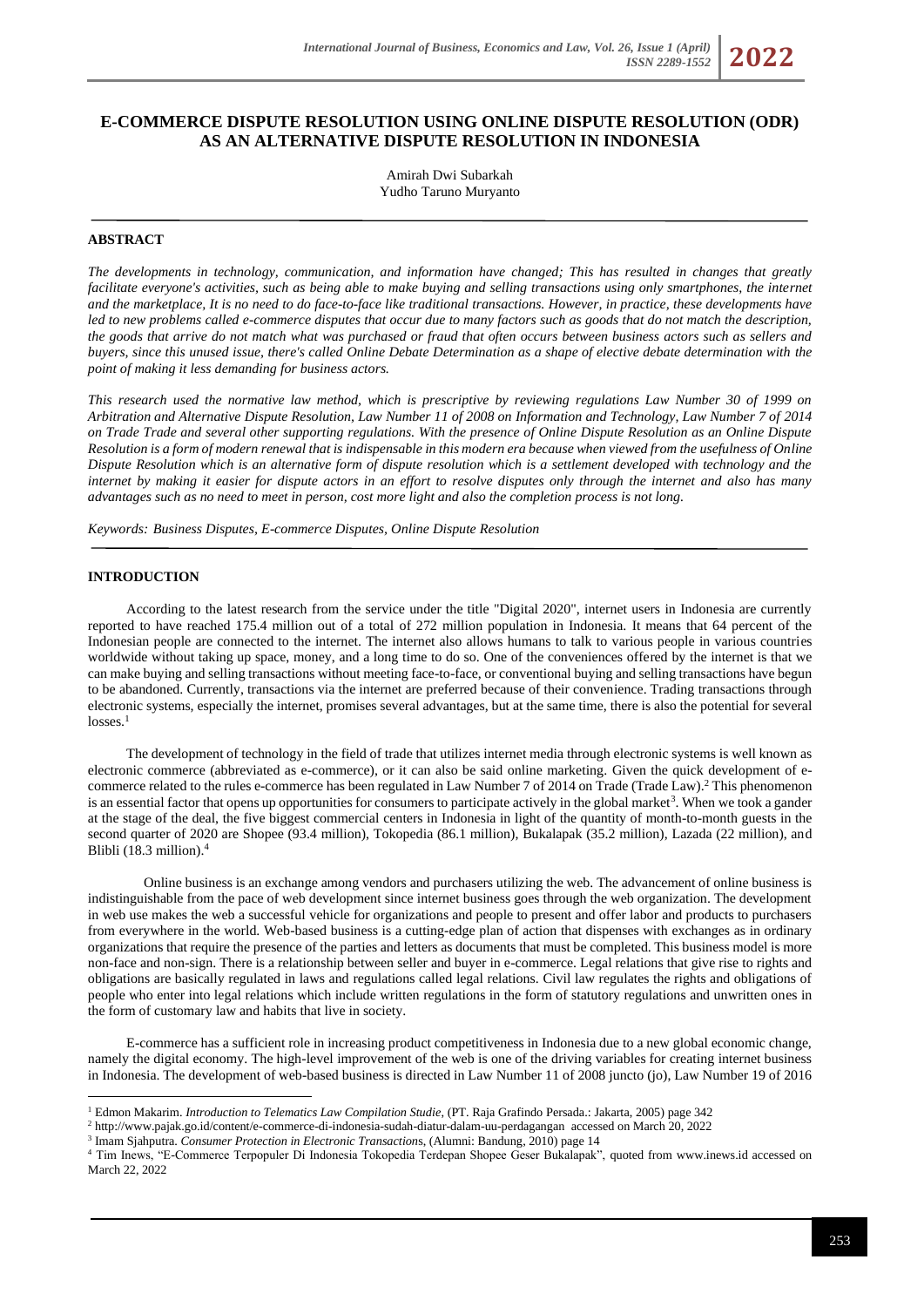on Information and Electronic Transactions (UU ITE), and Government Regulation Number 82 of 2012 on the Implementation of Electronic Systems and Transactions. Not at all like the trading system, which is one kind of understanding directed in the Civil Code, web-based business is a cutting edge trading exchange model that infers development.<sup>5</sup>

With the growing online buying and selling transactions that carry many conveniences, it is undeniable that there will be new disputes, known as e-commerce disputes, which may occur by accident or by one of the parties intentionally. The complexity of the activities in e-commerce does not rule out the possibility of conflicts in transactions, such as issues of price, quality of goods, and delivery time.<sup>6</sup> Disputes over business transactions that use e-commerce are caused by default and unlawful acts of one of the parties. Since the disagreement causes losses, a dispute resolution mechanism is needed to protect the interests of these business actors. In general, dispute resolution can be made by litigation or non-litigation.

 Many e-commerce disputes have been experienced by buyers and sellers, for instance, shared by users of one of the ecommerce (Shopee) with the username Kenzo said that he felt aggrieved because he got goods which did not appropriate in the store sales description. Then he decided to raise the dispute to an appeal because he did not find a silver lining after mediation with the seller or business actor and chose to use the services of the Online Dispute Resolution team. if it is resolved only with related parties such as sellers and buyers, the e-commerce dispute will not find a bright spot, so the disputing parties will use the ODR facility that has been prepared by the e-commerce concerned.

 In today's commercial world, dispute resolution through the courts is disliked by many parties. Even if the solution is finally carried out through the judiciary, this is merely the last option (ultimatum remedium) after other efforts have not resulted. Viewing the existing conditions, finding an appropriate, effective and efficient system is necessary. The framework should can determine debates in a basic, quick, and minimal expense way. The emergence of the Online Dispute Resolution, which is part of the Alternative Dispute resolution, is the answer to e-commerce problems or disputes.

### **RESEARCH METHOD**

This research is doctrinal normative law research (doctrinal research) using a legal approach, an analytical approach, a conceptual approach, and a case approach. The legal procedure is carried out to review the laws and regulations relating to written legal issues.

The type of data in this study was secondary data sourced from the literature study. Secondary data consists of primary legal materials, including the Civil Code, Law Number 30 of 1999 on Arbitration and Alternative Dispute Resolution, Law No. 19 of 2016 on Information and Electronic Transactions, Law No. 30 of 1999 on Arbitration and Alternative Dispute Resolution, Law No. 7 of 2014 on Trade, Law No. 8 of 1999 on Consumer Protection, Government Regulation No. 71 of 2019 on the Implementation of Electronic Systems and Transactions, PP No. 80 of 2019 concerning Trading Through Electronic Systems, and several regulations from the Financial Services Authority (OJK) and tertiary legal materials, including dictionaries, research results, literature, journals/scientific articles, especially those related to arbitration or non-litigation dispute resolution, encyclopedias and other sources from websites/internet.

# **DISCUSSION**

Actually, in positive Law, it has not been regulated regarding Online Dispute Resolution. However, in general, several regulations or laws control the procedures for resolving disputes and electronic transactions. Article 1 of Law No. 30 of 1999 under Article 1 number 1 of the Law. 30 of 1999 on arbitration and alternative dispute resolution is "a way of resolving a civil dispute outside the general court based on an arbitration agreement made in writing by the disputing parties.

Online Dispute Resolution itself is another form of alternative dispute resolution, because the slow and convoluted dispute resolution is detrimental to justice seekers in all aspects, especially when it comes to the business world, will result in high economic costs, and can drain potential and resources. company strength. In turn, this has an impact on disharmonious relationships between business partners. Meanwhile, in the business world, fast dispute resolution, low costs, and informal procedures are needed. Given that the emergence of e-commerce is intended to eliminate difficulties in conventional business transactions, the dispute resolution model through the judiciary is certainly not expected to be carried out, because it will only waste time and money.

In the principle of contract law, there are many principles. Four of them widely discussed are the principle of consensual, the principle of freedom of contract based on Article 1338 Section (1) BW and Paragraph 1320, the principle of binding agreements, and the principle of good faith, which explains the conditions for the validity of the contract.<sup>7</sup> Law No. 8 of 1999 on consumer protection meant by the Consumer Dispute Resolution Agency is "an agency tasked with handling and resolving disputes between business actors and consumers." Handling and resolving consumer disputes is carried out through courts and non-courts, which are non-court determined through mediation, conciliation, and arbitration. According to Law number 11 of 2008 on Electronic Transaction Information, namely in Article 41 Paragraph 1, "the public can play a role to increase the use of information technology

<sup>5</sup> Setia Putra. Legal Protection for Consumers in Buying and Selling Transactions Through E-Commerce, *Journal of Legal Studies*, Vol 4 No 2 (2014) p290

<sup>6</sup> Salami, Rochani Urip, Rahadi Wasi Bintoro. Alternative Dispute Resolution in Electronic Transaction Disputes (E Commerce), *Journal of Legal Dynamics*. Vol 13 No 1. (2013)

<sup>7</sup> Ahmad Miru. Islamic Contract Law, (Rajawali Pers: Jakarta, 2013) p.9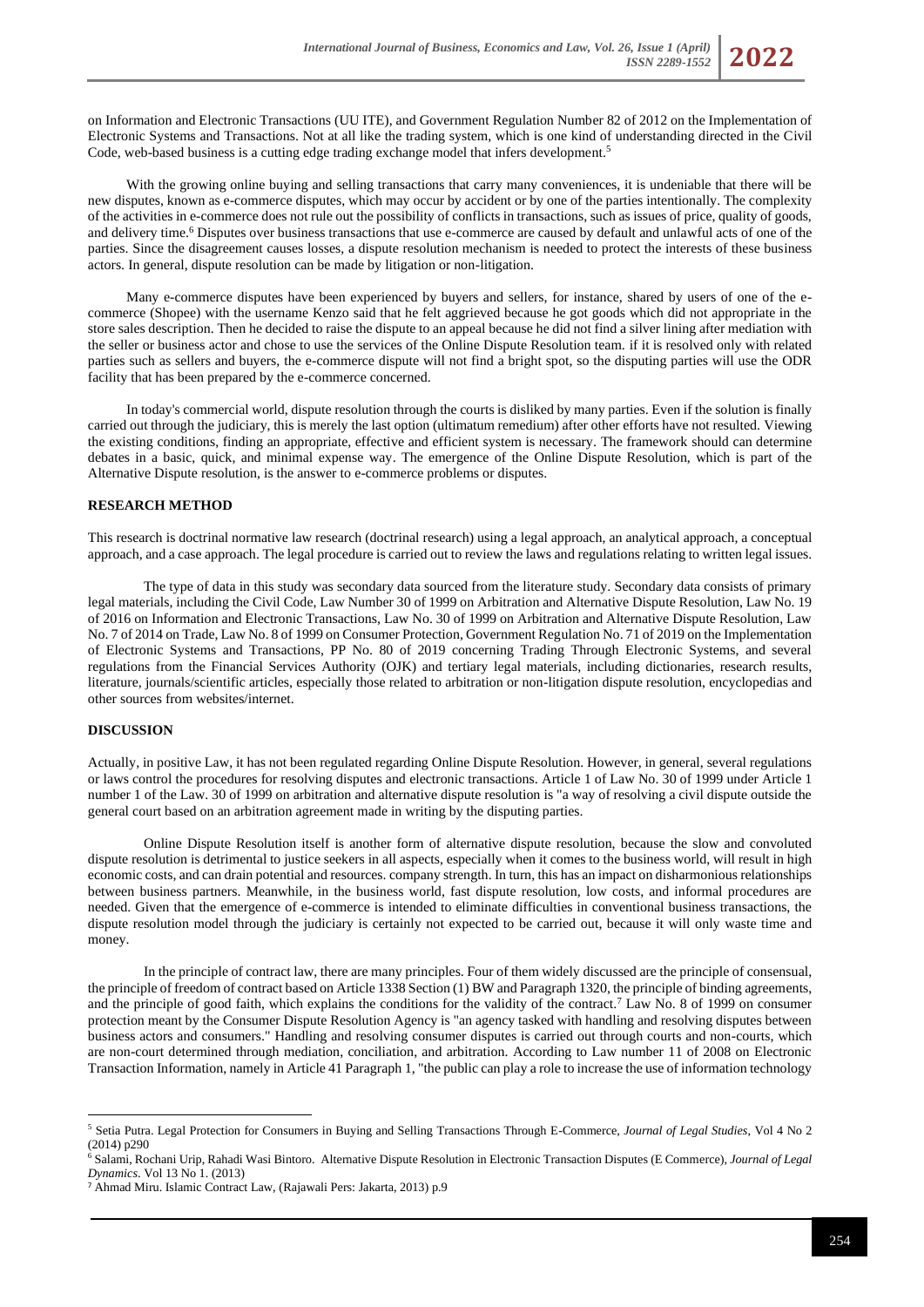

The resolve of consumer disputes in Indonesia is generally regulated in Law Number 8 of 1999 on the Consumer Protection Law. However, there are no specific regulations regarding what is meant by consumer disputes in the Consumer Protection Law. Based on Article 45 of the Consumer Protection Law, harmed consumers can sue business actors through a court within the general court environment, not to court, which is an aspect of civil and criminal law. Based on the description above and its relation to the rights of consumers, as stated in Article 4 of the Consumer Protection Law, it can be interpreted that consumer disputes occur between consumers and business actors. The consumer is the user of goods or services on the one-party and business actors on the other party who are considered to have violated consumer rights. According to the Minister of Industry and Trade in Decree Number: 350/MPP/Kep/12/2001 dated December 10, 2001, what is meant by consumer disputes are disputes between business actors and consumers or buyers who demand compensation for damage, pollution, and suffer losses due to consuming goods or using services.

PSHK also stated that Indonesia has several regulations that support ODR. They are Law No. 19 of 2016 on amendments to Law no. 11 of 2008 on Information and Electronic Transactions, Law no. 30 of 1999 on Arbitration and Alternative Dispute Resolution, Law no. 7 of 2014 on Trade, Law no. 8 of 1999 on Consumer Protection, Government Regulation No. 71 of 2019 on the Implementation of Electronic Systems and Transactions, Government Regulation No. 80 of 2019 on Trading Through Electronic Systems, and several Financial Services Authority (OJK) regulations.

Electronic disputes that occur online on the Internet and online shopping are expected to be resolved online. One of them is alternative dispute resolution through Online Dispute Resolution(ODR).<sup>9</sup> ODR is a method of dispute resolution carried out through the Internet. The resolution process is carried out by parties in cross-border areas (borderless) without having to meet face to face. The dispute resolution mechanism is through alternative online dispute resolution is a new mechanism. ODR is the same as other conventional dispute resolution, but the difference lies in the Internet media medium (International Network).<sup>10</sup>

In the ITE Law and Government Regulation of E-commerce, it is stated that dispute resolution can be carried out electronically, and the public can play a role in establishing dispute resolution institutions and consulting and mediation functions. Meanwhile, the APS Law is a fundamental foundation for online-based ADR regulations where dispute resolution can be carried out outside the court through a procedure agreed upon by the parties. This agreed procedure paved the way for implementing online dispute resolution to respond to the development of an increasingly modern era.

In ODR, there are several dispute resolution mechanisms, such as alternative dispute resolution, consisting of negotiation, consolidation, mediation, arbitration, and other procedures. However, in this discussion, we will discuss the ODR online arbitration procedure. Online arbitration is rooted in arbitration that has the character of a final and contract decision.<sup>11</sup>

The dispute resolution mechanism using ODR begins at the stage where the merchant or consumer feels aggrieved for a previously agreed transaction and feels aggrieved to signal to the ODR service provider the formulation of the desired solution. The ODR service then sends an email to report the journalist's dispute resolution request. After that, the Reported Party received the dispute resolution, explained the desired solution, and appointed a moderator. The service provider provides a designated moderator to the registrant, and the complainant can approve it. The ODR service provider forwards it to the moderator, in which case the moderator can approve or reject the bookmark. If the moderator agrees, the moderator reviews the resolution proposed by the parties. The moderator helps and gives the parties time to negotiate until they reach an agreement via email, Instant message, chat, or video conferencing. After an agreement is reached, the ODR service provider will announce the decision results according to the mediator appointed to resolve the dispute.

On the other hand, if it is declared unsuccessful, the parties can file a claim or seek a dispute resolution using other mechanisms such as arbitration or litigation. The ODR mechanism is applied in online mediation services, online negotiations, and online arbitration. The advantages offered by ODR, such as saving costs, saving time, and the dispute resolution process, are well recorded. However, some weaknesses are impersonal, confidentiality, lack of facilities, and knowledge of digital tools.

E-commerce disputes themselves are misunderstandings or problems between related parties such as sellers and buyers. When one party feels aggrieved, they will resolve the dispute with mediation between the two parties, but if they still do not find a silver lining, the parties will raise the dispute or issue into an appeal. Only then the Online Dispute Resolution party in each ecommerce can do as well in online mediation for an initiation point. There are three types of online mediation, namely:

<sup>8</sup> Hadiyanto, Wahyono, Sabar. Financial Services Sector Consumer Protection Study (Online Dispute Resolution), (Department of Consumer Protection: Jakarta, 2017) p.60

<sup>9</sup> Meline Gerarita Sitompul. Dispute Resolution (ODR): Prospects of E-Commerce Dispute Resolution in Indonesia, *Renaissance Journal*.Vol 1 No 2. (2016) p.76

<sup>10</sup> Widaningsih. E-Commerce Dispute Resolution Through ODR (Online Dispute Resolution), *Panorama Hukum Journa*l.Vol 2 No 2. (2017) p.246

<sup>&</sup>lt;sup>11</sup> Husseyn, M, Umar. A. Supriyani Kardono. Law and Arbitration Institutions in Indonesia, (Components of the Economic Law of the ELIPS Project: Jakarta, 2015)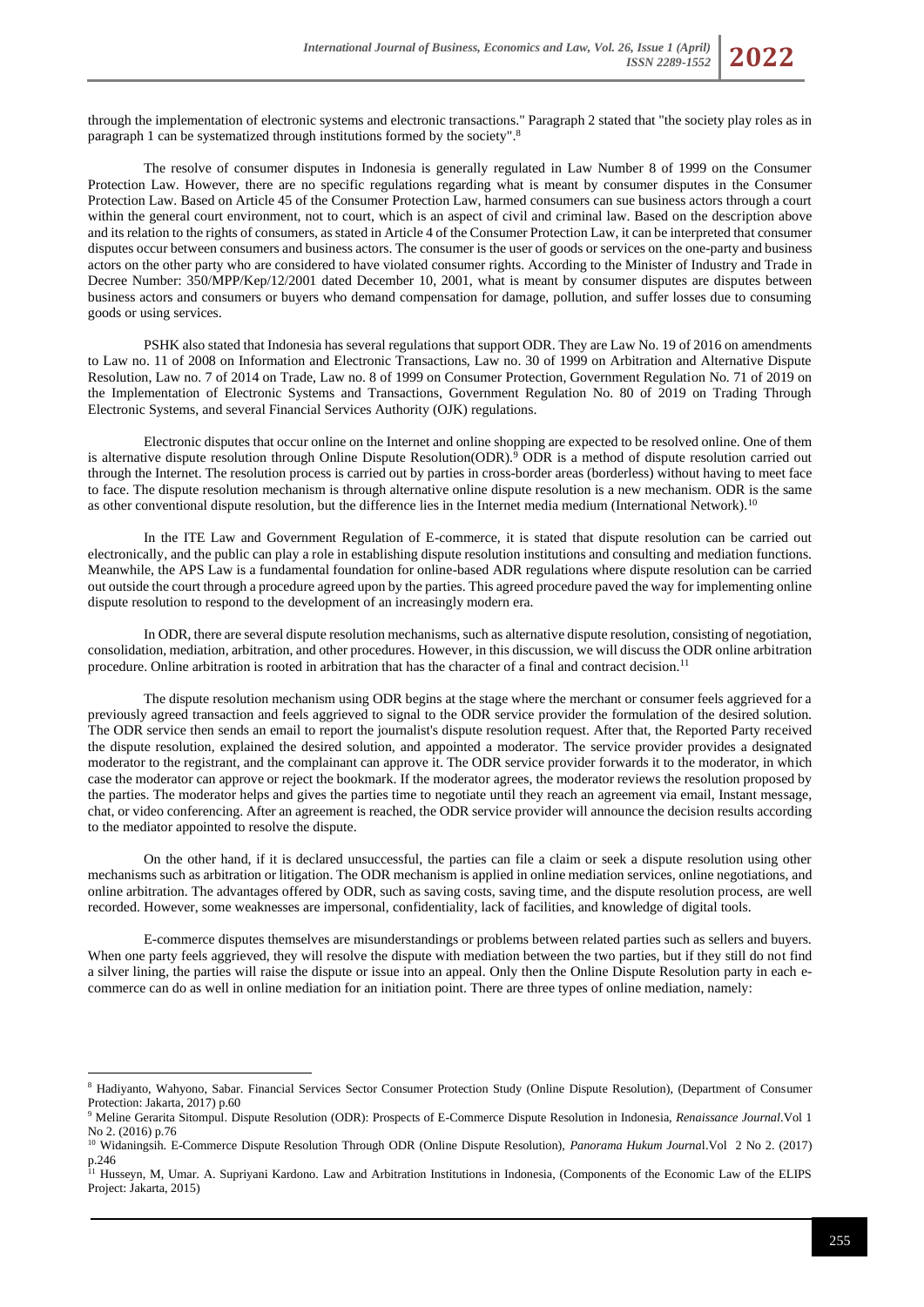- 1. Facilitative mediation is the point at which the middle person's capacities as a facilitator and can't give sentiments or suggest arrangements. In this situation, the go-between gives away to the gatherings to observe an answer to the question they face.
- 2. Evaluative mediation is intervention through a middle person who gives sees regarding Law, realities, and proof. This intervention procedure concurs with the go-between by conveying a satisfactory answer for the two parties and convincing them to acknowledge it.
- 3. An approach mediates the situation. The arbiter attempts to mediate with regards to this issue to the extent that the gatherings concur. The go-between possibly enters assuming the gatherings neglect to haggle among themselves, the middle person can mediate just to the degree of proposing an answer if the gatherings demand it. The underlying motivation behind this system is to assist with working with correspondence between the gatherings and the arbiter and between the actual gatherings.



The picture above is a chart of the dispute resolution mechanism between related parties, such as sellers and buyers, which the ODR team resolves from e-commerce facilitated by a marketplace or e-commerce.

- 1. The meeting between sellers and buyers on marketplace or e-commerce sites
- 2. Conducting online buying and selling transactions and resulting in a sale and purchase agreement between related parties
- 3. Existence of a sale and purchase dispute because the goods obtained by the buyer are not following what was described by the seller on the old marketplace site
- 4. The parties did not get a precise point on the problem, then raised this dispute into an appeal and decided to use the Online Dispute Resolution team as a third party to help resolve online disputes.
- 5. The third party, the Online Dispute Resolution team, asks the parties concerned to fulfill the identity and provide online details case to send the supporting evidence such as photos, videos, scanned documents, recordings, purchase receipt numbers, and other evidence.
- 6. Observing and reviewing the evidence that has been sent by related parties (buyers and sellers)
- 7. Provide a final decision for both parties to the dispute.

### **CONCLUSION**

The development of technology, information, and communication creates progress and e-commerce dispute resolution between buyers and sellers in a marketplace. Online dispute resolution is a form of renewal and development in the field of trade or buying and selling activities in a modern way that comes from conventional dispute resolution. Online dispute resolution is a dispute resolution developed with technology and the internet. So, it is easier and more profitable for business people or disputing parties to solve disputes arising from business to business, consumer to trade, and business or consumer to consumer. In Indonesia, online